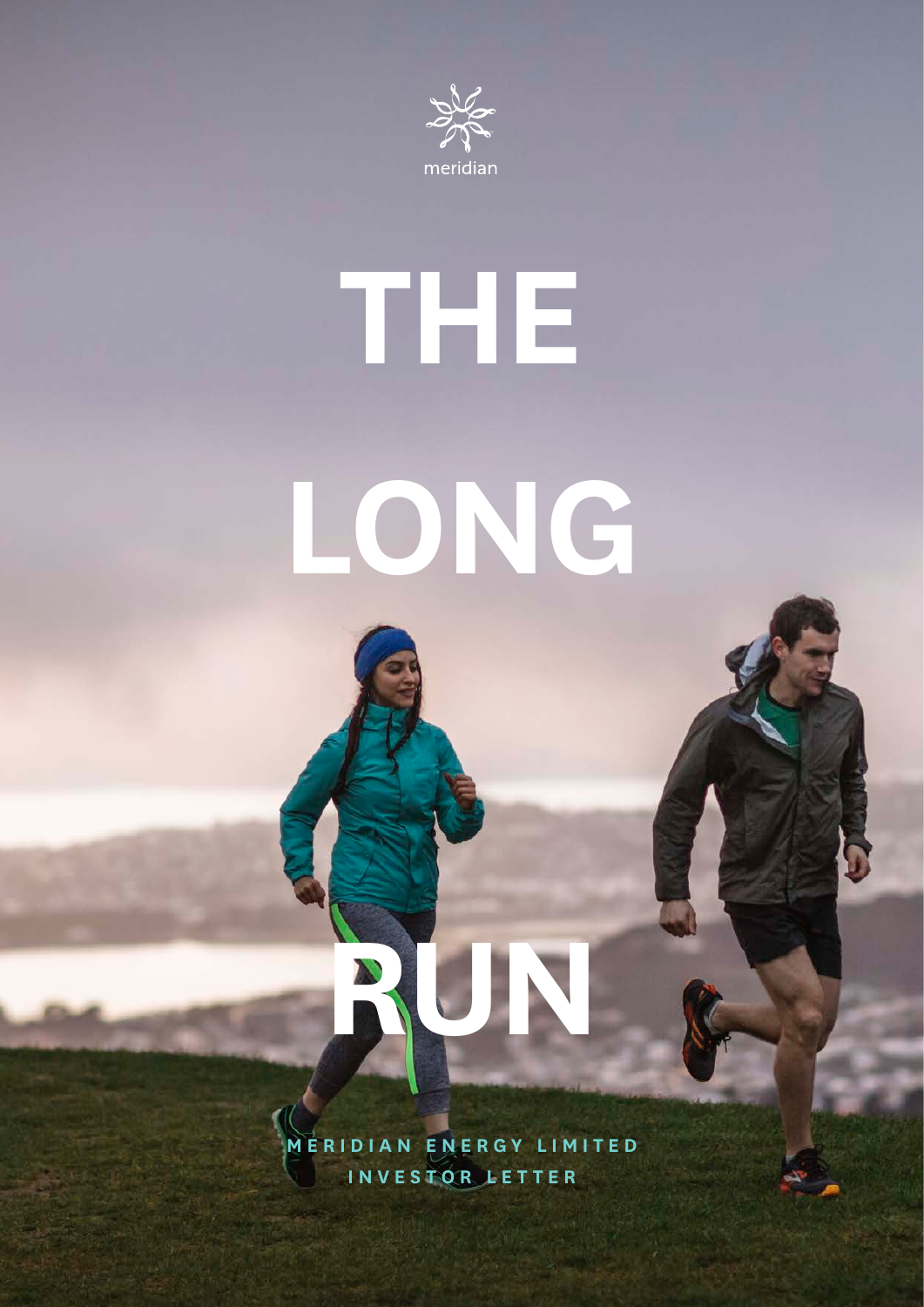

# Clean energy for a fairer and healthier world embodies the core values and the behaviours that lie at the heart of Meridian's culture.

## Dear Investor

**OUR PEOPLE.** An engaged and committed workforce is really the key to being a successful business. Our engagement survey results tell us that our people genuinely want to make a difference. Accordingly, we have re-defined our statement of purpose 'Clean energy for a fairer and healthier world'. We believe this statement best reflects Meridian and what we stand for. It is a powerful statement that is consistent with the core values that have been the essence of Meridian's culture for many years. We have also articulated the behaviours that bind us and allow us to hold ourselves to account – Be Gutsy, Be a Good Human and Be in the Waka. Simply put it is 'how to be' in Meridian.

We have a strong and positive culture around safety and we continue to drive for improvement.

Of course, the wellbeing of our people goes beyond managing their physical safety. We have also invested in a multifaceted wellness programme.

Meridian also recently became an accredited Rainbow Tick organisation. And we voluntarily extended our parental leave programme top-up for Meridian and Powershop New Zealand employees from 12 weeks to 22 weeks as part of our drive to bring more women into the Company's senior leadership ranks.

Our people are highly committed, so much so that we have 50% of our permanent New Zealand employees as shareholders of the company through our *MyShare* scheme.

We're proud to have such engaged employees who are committed to creating a fairer and healthier world.

**CARING FOR OUR CUSTOMERS.** There is no silver bullet when it comes to successfully retailing electricity. Success comes when you focus on what your customers are telling you they value and being absolutely singleminded in delivering that to them in the most efficient or frictionless way possible.

Our ability to innovate and adapt to new customer demands will be key to our continued success.

Powershop New Zealand took a number of innovative new offerings to market. They also won the *2018 Consumer NZ People's Choice Award* and in Australia Powershop was once again recognised as Australia's greenest power company by Greenpeace.

Providing value for our many different customers is important, and doing this in a way that makes sure that all customer groups are treated equitably has been a focus for Meridian. We continue to ensure that those who struggle to pay their bills from time to time are able to get the most out of their energy by making sure that they know what is available to them.

NZAS is New Zealand's largest electricity customer and when it approached us in 2017 about the possibility of purchasing a further 50MW, we worked with the industry to put a compelling offer to NZAS. A large user like NZAS could cause a period of disruption to the market if it left and this new deal has demonstrated that NZAS are thinking expansively about the economic future of the facility. All up the NZAS deal was complex as it involved multiple parties and we are very pleased with the outcome.

At the beginning of the financial year we structurally separated the software development arm of Powershop out into a separate organisation named Flux Federation.

Flux has now been operating as a separate Meridian entity for over 12 months and has demonstrated success in scaling its development capability to deliver significant new functionality for Meridian's Powershop businesses in New Zealand and Australia and to Npower in the United Kingdom. Meridian and Flux have commenced a project to transition Meridian customers to the Flux platform. Flux will enable Meridian to improve its customer experience significantly, allowing us to respond to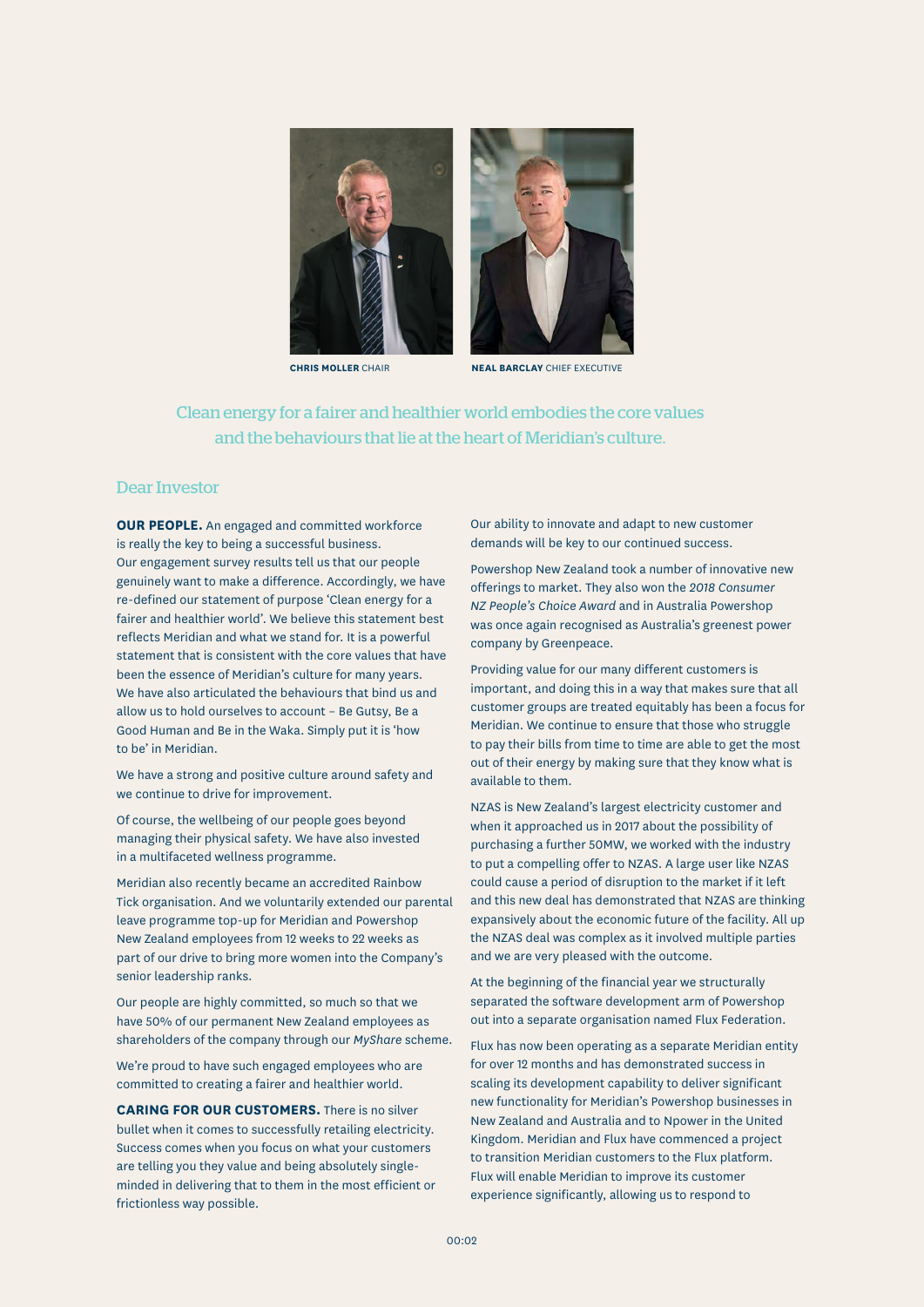# **WE ARE EXCEPTIONALLY PROUD OF WHAT THE TEAM HAVE BEEN ABLE TO ACHIEVE DURING THE PAST FINANCIAL YEAR.**

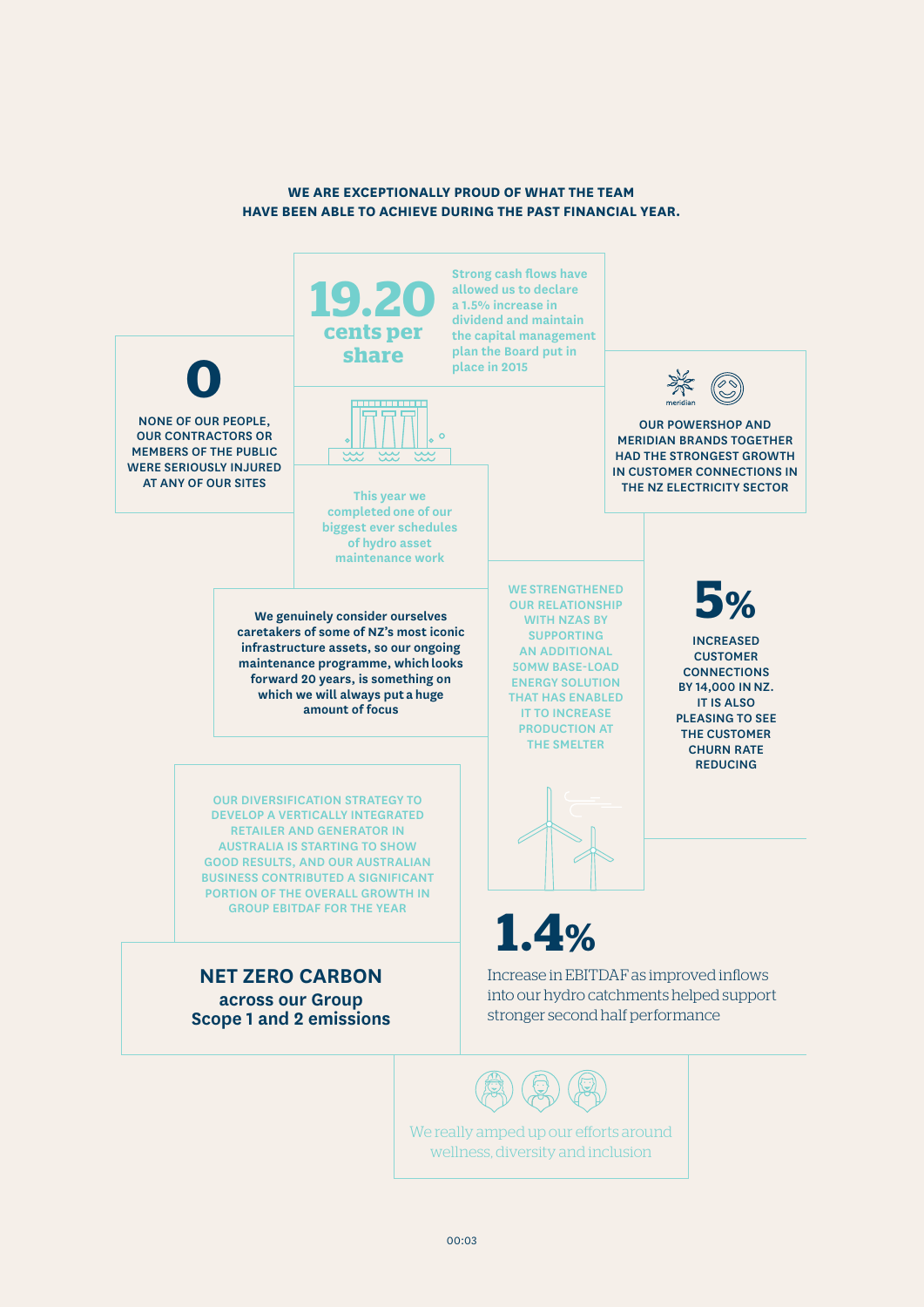customers' needs and deliver products to market faster than our competition.

The journey for Flux is far from limited to our existing businesses. We are presently focussed on capability to drive an international sales and business growth strategy.

**LEADERSHIP IN SUSTAINABILITY.** At Meridian we've long held the view that companies that understand and manage their key risks across environmental and social issues, and can articulate the social purpose they fulfil, are more successful in the long term than companies who solely pursue financial growth at all costs. Our business plays an essential role within New Zealand society and we recognise that by creating value for others in sustainable ways, we create value for our organisation.

This year we've focused on areas where we believe we can shift the dial in terms of sustainability, and are channelling much of our effort in line with SDG13, Climate Action and SDG7, Affordable and Clean Energy.

**TAKING ACTION ON CLIMATE CHANGE.** Most of the electricity produced in New Zealand already comes from renewable sources, and there are many more renewable options available to be built. So Meridian and the electricity sector are very well placed to support reductions in our country's carbon emissions and the Government's target for New Zealand to be net zero carbon by 2050.

New Zealand's hydro generation assets, which make up a large portion of total electricity generation (typically around 55% in any year), provide a great deal of flexibility, which means the electricity system as a whole can integrate a lot more intermittent generation like wind and solar efficiently. Also, the cost of rooftop solar and grid-scale wind generation continues to fall, so we see new renewable generation being the most obvious and economic outcome to meet potential demand growth in New Zealand.

Our commitment to renewable energy isn't limited to New Zealand. This year we purchased the Hume, Burrinjuck and Keepit hydro power stations in Australia, and we have entered a number of Power Purchase Agreements with renewable developers. We have aspirations to grow our customer base in Australia significantly and believe that growth will be underpinned by new renewable generation. We see this growth as a differentiator from the other New Zealand electricity companies.

From now, we are net zero carbon across our Group for Scope 1 and 2 emissions, through purchasing and cancelling carbon credits (NZUs from forestry). We're currently reviewing all the data that we have for our value chain and suppliers, looking for more ambitious ways to reduce our emissions. Realistically, we know that we cannot eliminate all use of carbon from our operations which is why we have committed to native forest planting this year where possible on our land. By 2025, we plan to be offsetting emissions from across the full value chain of

our operations (including Scope 3 emissions) using carbon credits we have grown ourselves.

We're supporting a number of New Zealand businesses to achieve their long-term plans to convert their coal-fired boilers to electricity, and we believe the electricity industry can play an important role in converting other industrial users of fossil fuel technologies to renewables.

We believe New Zealand must lead the way in converting our light transport fleet to electric. With New Zealand's mostly renewable electricity system, it just makes so much sense environmentally and would create a source of competitive advantage for our country. We've successfully achieved our target of converting 50% of our passenger fleet to full electric. We have now set ourselves a more ambitious target of converting 90% of our passenger fleet to electric in 2020. We have been actively working with Drive Electric and other partners to provide support for New Zealand businesses that are wanting to convert their car fleet to electric. As businesses change their procurement practices to buy electric, New Zealand will start to build a second-hand EV fleet that will make EVs more assessable for everyday kiwis.

Meridian's position as a leader in sustainability has allowed us to attract and retain customers who have similar values to ours and are deeply concerned about the environment. This year Meridian was again named as one of New Zealand's most sustainable brands in the Colmar Brunton *Better Futures* report. Meridian has been ranked as one of the top five most sustainable brands by Colmar Brunton for the past four years.

Underpinning all of this is our role as a responsible generator. We strive to make sure that the people, groups and communities working and living near our wind and hydro assets feel included and consulted, and trust our record as a respectful steward of the environments of which we are a part.

**HYDROLOGY.** Our New Zealand generation business is founded on our seven hydro stations in the Waiau and Waitaki catchments, so hydrology (how much it rains) in those catchments can have an impact on our year-to-year earnings. Dry conditions, like the ones we experienced at times during this financial year can create a commercial risk. This can create high wholesale market prices during times when lake levels are low. Conversely, when the lakes are full, wholesale market prices can fall to low levels due to the surplus of water and hydro capacity.

We use our vertically integrated business model to manage this commercial risk and achieve as much price certainty as we can for our customers and reliable returns for our investors. In addition, we have agreements with stakeholders that provide us with increased flexibility in how we use lake water storage, and we transact a range of financial instruments with counterparties as forms of 'dry-year insurance.'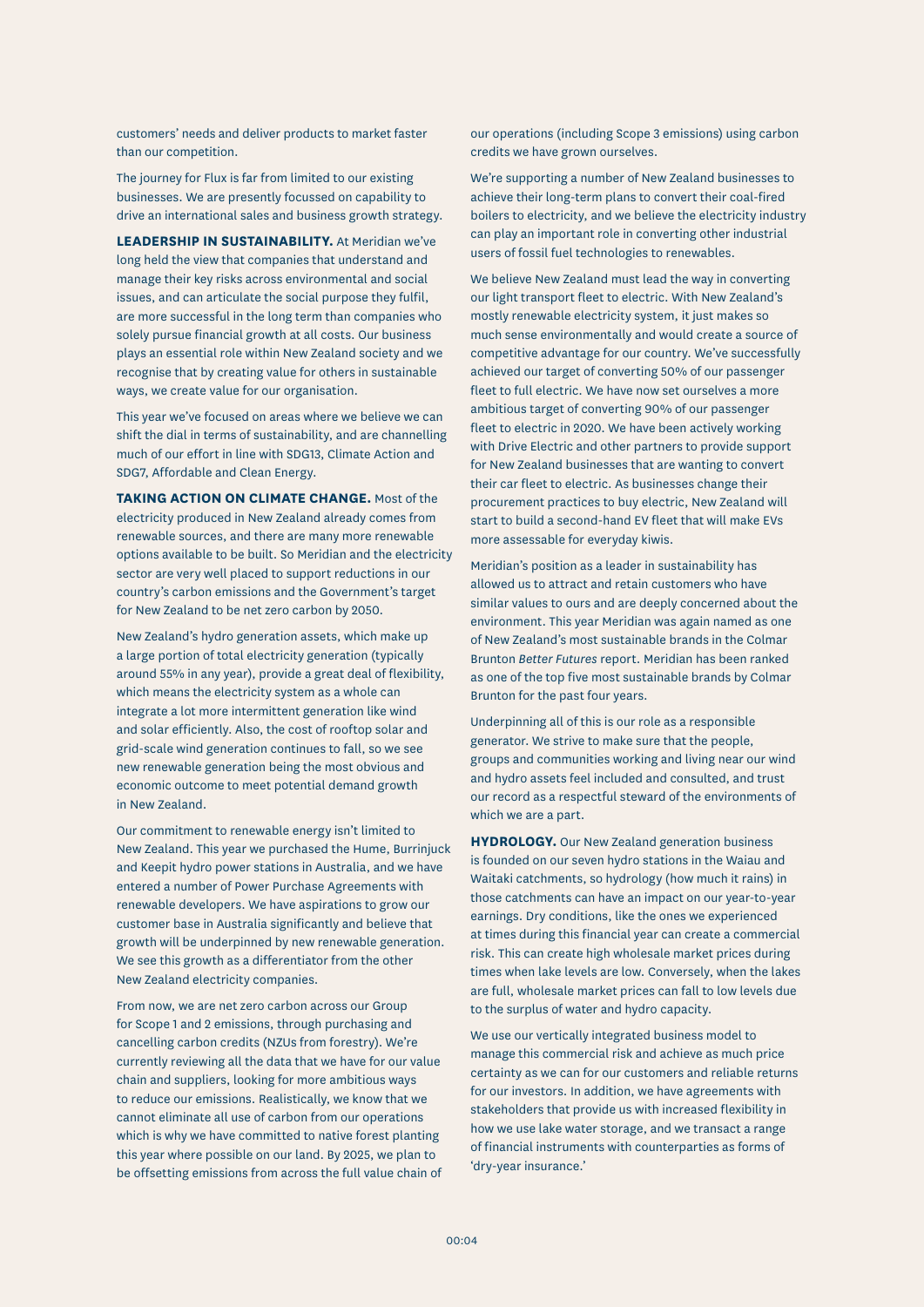*"Meridian's position as a leader in sustainability has allowed us to attract and retain customers who have similar values and are deeply concerned about the environment. This year Meridian was again named as one of New Zealand's most sustainable brands in the Colmar Brunton Better Futures report."*

Drought and floods are part of our business and we continue to learn and adapt our risk management practices to get better at managing difficult trading conditions. We think this is apparent in the relatively stable and strong cash flows that the business has produced over a number of years irrespective of the weather.

**THE FINANCIAL RESULTS.** The two periods of dry conditions during the first half of the financial year meant year-on-year earnings were down for that period. Improved inflows into our hydro catchments supported a stronger second-half performance and all up New Zealand Energy Margin for the year was 0.4% higher than the previous financial year.

Our operations in Australia also delivered good growth and demonstrated the value of our strategy to diversify the Meridian business geographically. Australian energy margin growth of \$12 million was a significant driver of the overall Group EBITDAF growth.

EBITDAF was 1.4% higher than the previous financial year.

Resilient cash flows enabled dividend growth, with the company declaring a final dividend 3% higher than last year. Total dividends paid during the 2018 financial year were 18.96 cents per share, 2% higher than in FY17. Combined with the 7% increase in share price during FY18, this amounted to a total shareholder return (TSR) of 14% in the year to 30 June 2018.

Meridian has also declared a final special dividend of 2.44 cents per share (\$6.25 million) under the company's existing five-year capital management programme to return \$625 million to shareholders. While the company's existing five-year capital management programme runs through to 2020, the Board is considering the medium-term outlook and future capital requirements of the business. Under current circumstances the Board considers it appropriate to signal now its intention to pursue a further two years of capital management beginning in August 2020, seeking to return a further \$250 million to shareholders.

The Board will continue to consider its intention to extend the capital management programme in light of possible future impacts to the financial position of the company and alternative uses of capital.

**NEAR TERM OUTLOOK.** We finished the year in good shape from a hydro storage perspective. We are well positioned to see out the remaining winter months before the spring snow melts start to arrive in the lakes.

In March, the Government released terms of reference for a review of the price of electricity in New Zealand. Meridian believes that the New Zealand electricity market is largely delivering fair, efficient, reliable and sustainable outcomes for New Zealand consumers. We believe distribution pricing reform should if possible be accelerated to ensure that economic price signals are in play to support appropriate investment in new technologies such as rooftop solar and EVs, and to avoid the risk that those who can least afford it end up paying for more than their share. Overall, we are supportive of the review and look forward to the outcome in due course. But we do think the Government (through the review) needs to take a considered approach when attempting to fix wider social and affordability issues to ensure that it doesn't negatively impact on competition or the investment needed to maintain security of supply and thereby delay transition to a low-emissions economy.

This year the Productivity Commission released its draft report on how New Zealand can transition to a low-emissions economy. The report suggests that New Zealand climate change policies to date have not been effective in reducing domestic emissions.

We agree with the Productivity Commission's warning that we need to be wary of changes in the electricity sector that have the unintended impact of driving price increases that slow down the electrification of transport and the transformation of the thermal-powered industrial plant in this country.

Separately and collectively, these initiatives indicate a commitment through Government policy and a range of user groups to increase the pace of change when it comes to New Zealand's climate change actions. We welcome this new tone of commitment from Government and the ambitious targets that it looks set to implement. We look forward to our role in supporting and enabling other sectors to decarbonise and reduce their emissions through renewables.

We were disappointed to see the Electricity Authority further delay the transmission pricing review. Whilst it now seems likely the review will be delayed into next year, we remain supportive of its purpose, logic and goals.

Australia, unlike New Zealand, generates most of it's electricity by burning fossil fuels and faces some difficult policy decisions when establishing some form of clean energy target. We are supportive of and engaged in the Federal and State Governments' political and regulatory attempts to improve the electricity market in Australia.